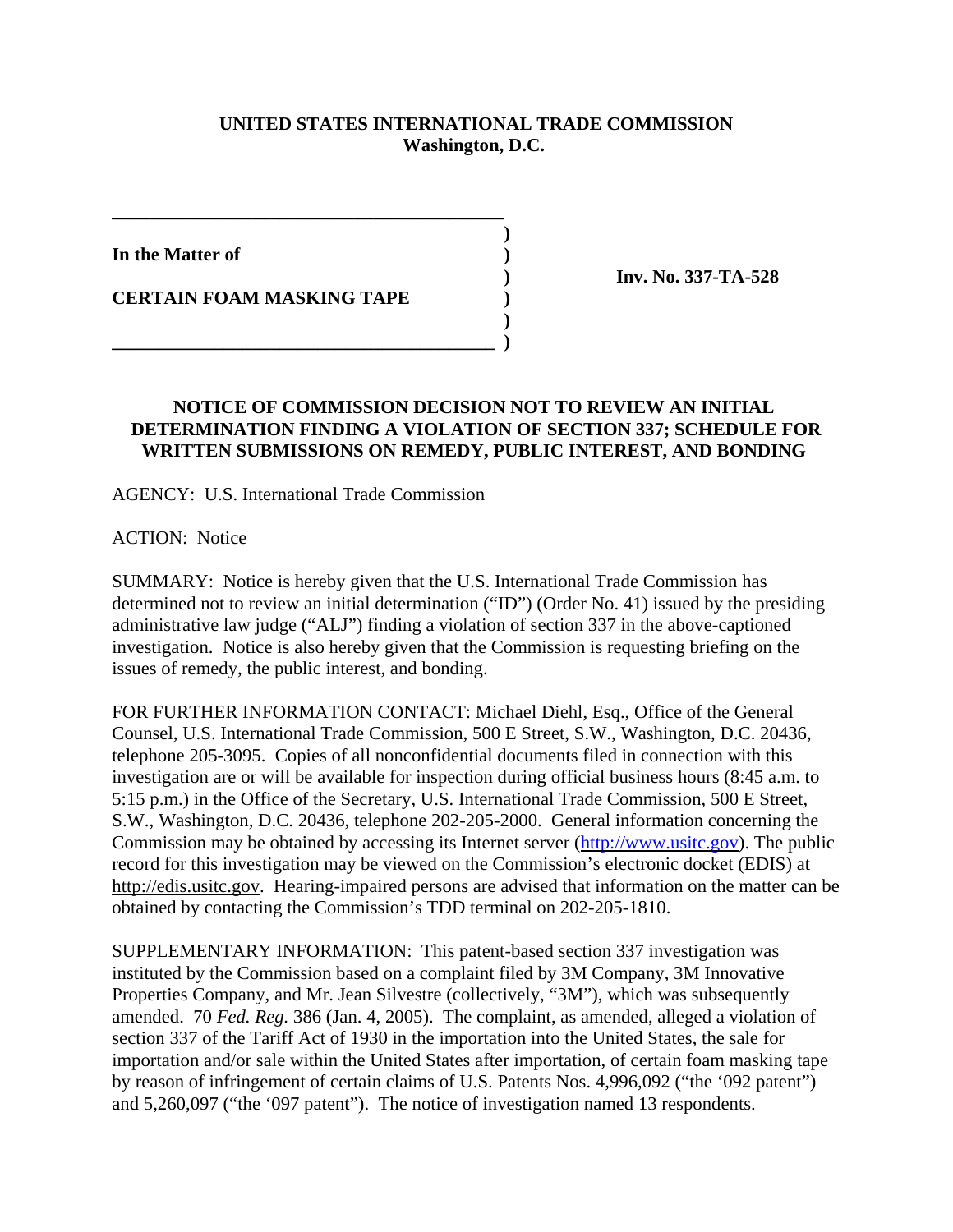On February 10, 2005, 3M filed a motion to amend the complaint and notice of investigation to add two respondents. On March 1, 2005, the ALJ issued an ID (Order No. 14) granting the motion. No party petitioned for review. On March 29, 2005, the Commission issued a notice of its determination not to review the ID.

Between February and June of 2005, the investigation was terminated as to 14 of the 15 respondents on the basis of settlement agreements and consent orders, or based on consent orders alone. With respect to Jevtec, Ltd. – the sole respondent as to which the investigation was not terminated – 3M moved on May 17, 2005, for an order directing Jevtec to show cause why it should not be found in default for failure to respond to the amended complaint and notice of investigation. 3M also requested the issuance of an ID finding Jevtec in default if Jevtec failed to show such cause.

On May 26, 2005, 3M moved for a summary determination of a violation of section 337. On June 6, 2005, the Investigative Attorney (IA), filed a response in support of the motion for summary determination.

On June 7, 2005, the ALJ issued Order No. 36, ordering Jevtec to show cause why it should not be held in default no later than June 14, 2005. Jevtec did not file a response to the order, an answer to the complaint, or a notice of appearance within the time permitted. On June 15, 2005, the ALJ issued an ID (Order No. 39) finding Jevtec in default. No party petitioned for review of the ID. On July 11, 2005, the Commission issued a notice of its determination not to review that ID.

 On June 21, 2005, the ALJ issued the subject ID (Order No. 41), granting 3M's motion for a summary determination of a violation of section 337. The ID notes that only the '097 patent is at issue in the summary determination, because the investigation has been terminated with respect to all respondents charged with infringement of the '092 patent. No party petitioned for review of the ID. The Commission has determined not to review this ID.

As to remedy, the ALJ recommended the issuance of a general exclusion order. He also recommended that the bond permitting temporary importation during the Presidential review period be set at 100 percent of the value of the infringing imported product.

In connection with the final disposition of this investigation, the Commission may issue an order that could result in the exclusion of the subject articles from entry into the United States. Accordingly, the Commission is interested in receiving written submissions that address the form of remedy, if any, that should be ordered. If a party seeks exclusion of an article from entry into the United States for purposes other than entry for consumption, it should so indicate and provide information establishing that activities involving other types of entry either are adversely affecting it or likely to do so. For background, see *In the Matter of Certain Devices for Connecting Computers via Telephone Lines,* Inv. No. 337-TA-360, USITC Pub. No. 2843 (December 1994) (Commission Opinion).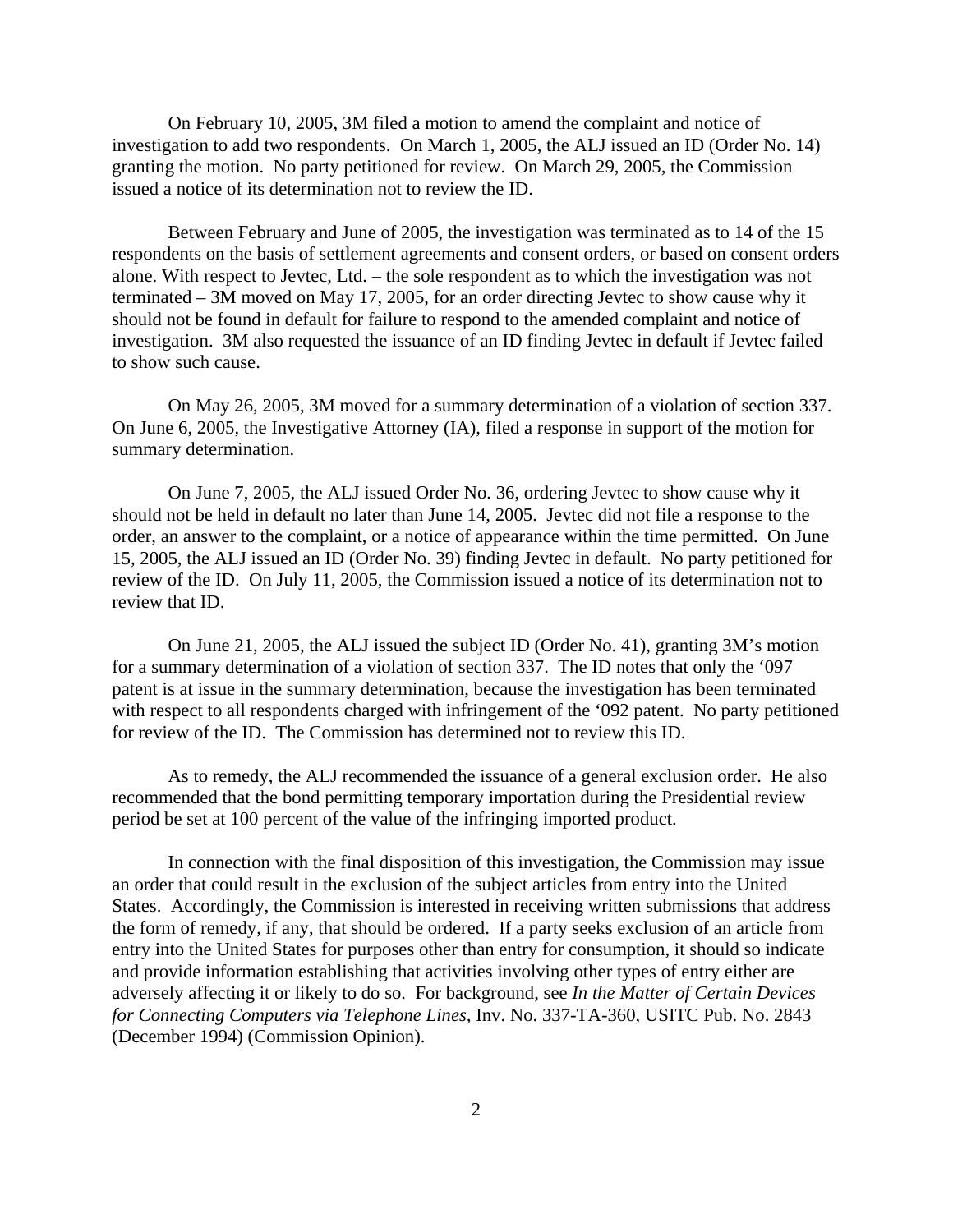When the Commission contemplates some form of remedy, it must consider the effects of that remedy upon the public interest. The factors the Commission will consider in this investigation include the effect that an exclusion order would have on (1) the public health and welfare, (2) competitive conditions in the U.S. economy, (3) U.S. production of articles that are like or directly competitive with those that are subject to investigation, and (4) U.S. consumers. The Commission is therefore interested in receiving written submissions that address the aforementioned public interest factors in the context of this investigation.

If the Commission orders some form of remedy, the President has 60 days to approve or disapprove the Commission's action. During this period, the subject articles would be entitled to enter the United States under a bond, in an amount determined by the Commission and prescribed by the Secretary of the Treasury. The Commission is therefore interested in receiving submissions concerning the amount of the bond that should be imposed.

WRITTEN SUBMISSIONS: The parties to the investigation, interested government agencies, and any other interested parties are encouraged to file written submissions on remedy, the public interest, and bonding. Such submissions should address the June 21, 2005, recommended determination by the ALJ on remedy and bonding. Complainants and the Commission's investigative attorney are also requested to submit proposed orders for the Commission's consideration. Complainants are further requested to state the expiration date of the patent at issue and the HTSUS numbers under which the infringing goods are imported. Main written submissions and proposed orders must be filed no later than close of business on July 25, 2005. Reply submissions, if any, must be filed no later than the close of business on August 1, 2005. No further submissions on these issues will be permitted unless otherwise ordered by the Commission.

Persons filing written submissions must file with the Office of the Secretary the original document and 14 true copies thereof on or before the deadlines stated above. Any person desiring to submit a document (or portion thereof) to the Commission in confidence must request confidential treatment unless the information has already been granted such treatment during the proceedings. All such requests should be directed to the Secretary of the Commission and must include a full statement of the reasons that the Commission should grant such treatment. *See* section 201.6 of the Commission's Rules of Practice and Procedure, 19 C.F.R. § 201.6. Documents for which confidential treatment by the Commission is sought will be treated accordingly. All nonconfidential written submissions will be available for public inspection at the Office of the Secretary.

This action is taken under the authority of section 337 of the Tariff Act of 1930, 19 U.S.C. § 1337, and sections 210.42 and 210.50 of the Commission's Rules of Practice and Procedure, 19 C.F.R. §§ 210.42 and 210.50.